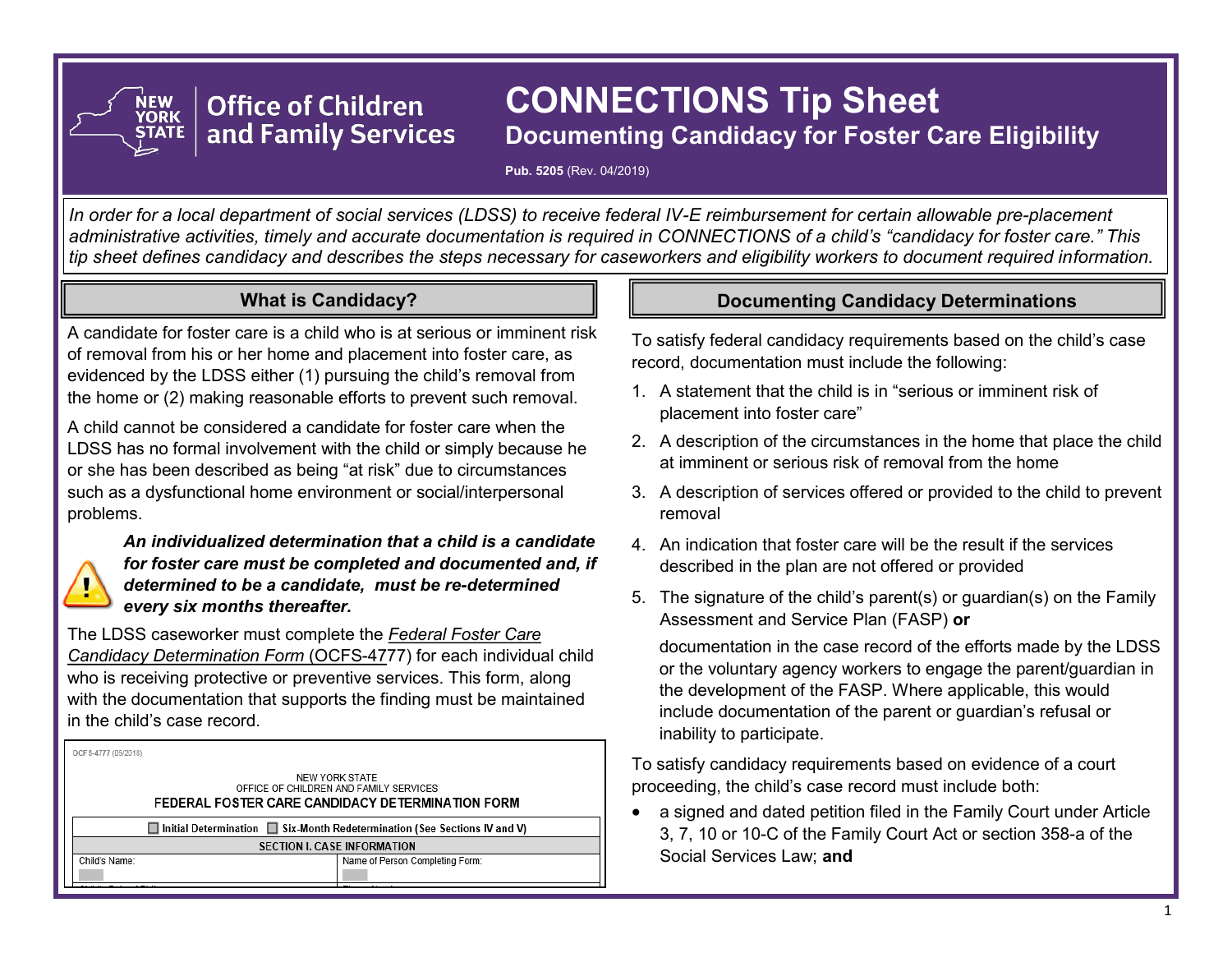**Note:** Discussions of the need for services are not sufficient. Documentation that referrals have been made is also required, particularly when pertaining to mandated preventive services.

• a description of the services offered or provided to the child to prevent removal.

#### **Documenting Candidacy Redeterminations**

After a child with a Preventive or Protective Program Choice has been initially determined to be a candidate for foster care, justification for continued candidacy must be re-determined and documented at least every six months. Redeterminations may be done sooner than six months to align subsequent redeterminations with the FASP cycle.

- If candidacy is based on documentation in the child's case plan, the re-determination must include the same findings and documentation as in the original determination.
- Where candidacy is based on court proceedings, the redetermination must include documentation that the child remains in imminent or serious risk of placement into foster care but for the provision of preventive services, along with the services offered or provided to address such risk.

For children initially determined to not be a candidate for foster care, a new determination should be done whenever it is warranted by a change in case circumstances.

#### **Documenting Candidacy in Activities**

In addition to case record documentation requirements, three new Activities codes have been developed to document the results of candidacy determinations:

- S400 Initial Candidacy Determination
- S410 Six-Month Candidacy Redetermination
- S420 Candidacy Ended

**See the chart below and on the following page for examples and guidance on entering the correct Activities codes.**

| <b>Activity Code</b>                                               | <b>Determination</b>        | <b>Event Date</b>                                                  | <b>Modifier A -</b><br><b>Status</b> | <b>Modifier B -</b><br><b>Based On</b>                  | <b>Comments</b>                                                                                                                                                                                                                                                                                            |
|--------------------------------------------------------------------|-----------------------------|--------------------------------------------------------------------|--------------------------------------|---------------------------------------------------------|------------------------------------------------------------------------------------------------------------------------------------------------------------------------------------------------------------------------------------------------------------------------------------------------------------|
| <b>S400</b><br><b>Initial</b><br>Candidacy<br><b>Determination</b> | Child is a<br>candidate     | Enter date the child<br>specific<br>determination was<br>completed | Candidate                            | CA - Case Record<br>or<br>CO - Court Petition/<br>Order | An S400 code is used (1) when a child's first<br>determination is made and (2) when second<br>determination is made on a child who was<br>initially determined not to be a candidate.<br>Thus, a child may correctly have two<br>consecutive S400 codes entered without an<br>S420 (Candidacy ended) code. |
|                                                                    | Child is not a<br>candidate | Enter date the child<br>specific<br>determination was<br>completed | Not a<br>candidate                   | NA - N/A                                                |                                                                                                                                                                                                                                                                                                            |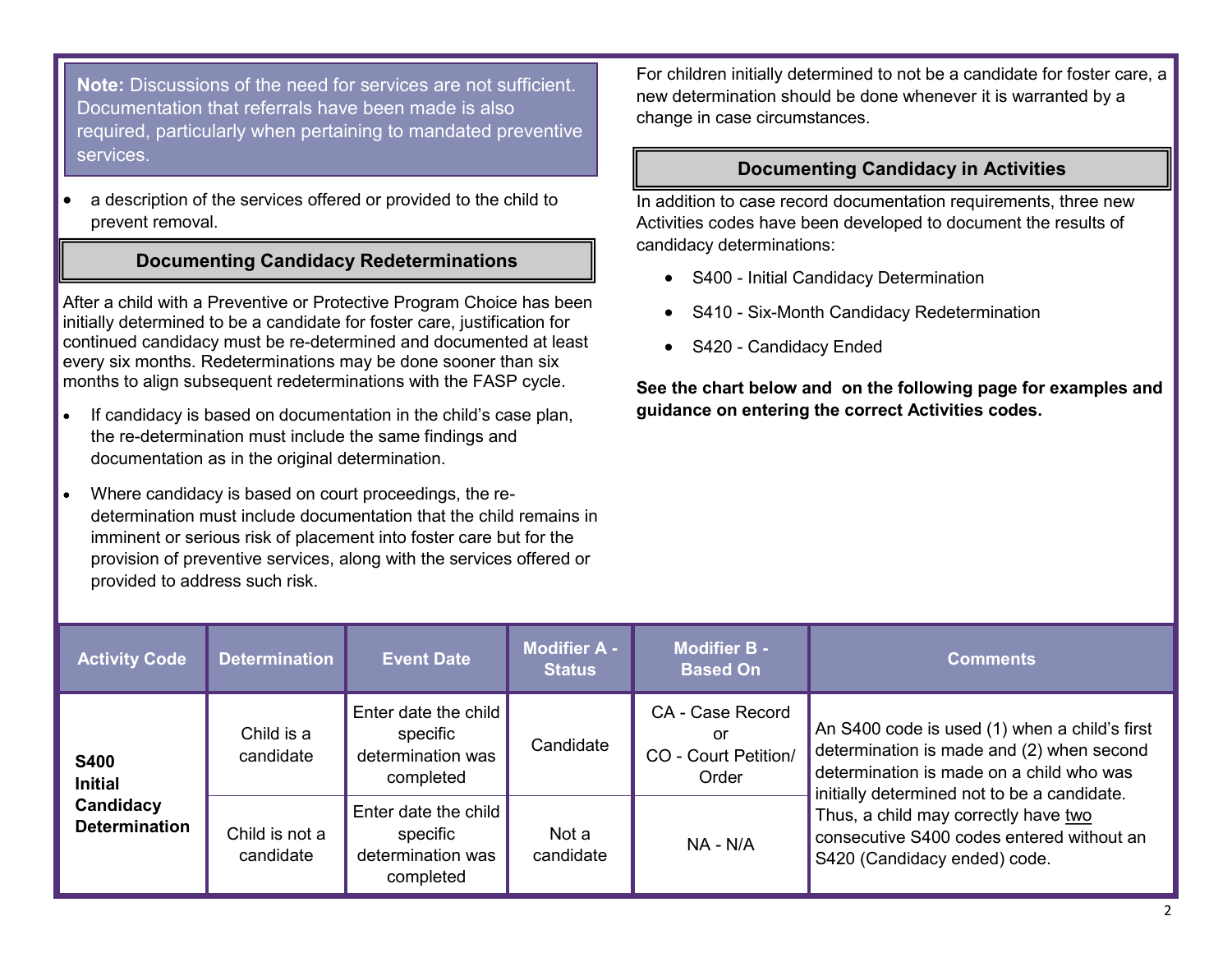| <b>Activity Code</b>                                               | <b>Determination</b>                                                  | <b>Event Date</b>                                                    | <b>Modifier A -</b><br><b>Status</b> | <b>Modifier B -</b><br><b>Based On</b>                  | <b>Comments</b>                                                                                                                                                                                                                                                                                                                          |  |
|--------------------------------------------------------------------|-----------------------------------------------------------------------|----------------------------------------------------------------------|--------------------------------------|---------------------------------------------------------|------------------------------------------------------------------------------------------------------------------------------------------------------------------------------------------------------------------------------------------------------------------------------------------------------------------------------------------|--|
| <b>S410</b><br>6-Month<br>Candidacy<br>Re-<br><b>Determination</b> | Child continues<br>to be a<br>candidate                               | Enter date the child<br>specific<br>redetermination<br>was completed | Candidate                            | CA - Case Record<br>or<br>CO - Court Petition/<br>Order | An S410 code is used only when recording a<br>redetermination for a child that was initially<br>determined to be a candidate.<br>If the child's initial determination was "Not a<br>Candidate" and the subsequent determination<br>is that they are now a candidate for foster<br>care, a second S400 should be entered, not<br>an S410. |  |
|                                                                    | Child is no<br>longer a<br>candidate                                  | Enter date the child<br>specific<br>redetermination<br>was completed | Not a<br>candidate                   | NA - N/A                                                |                                                                                                                                                                                                                                                                                                                                          |  |
| <b>S420</b><br>Candidacy<br><b>Ended</b>                           | Child is no<br>longer a<br>candidate                                  | Enter date the child<br>specific<br>determination was<br>completed.  | None                                 | None                                                    | An S420 should be entered as soon as the<br>determination is made that a child is no longer<br>a candidate for foster care, such as when a<br>child enters placement.                                                                                                                                                                    |  |
| Date of Activity<br><b>Type of Activity</b><br><b>Event</b>        |                                                                       |                                                                      |                                      |                                                         |                                                                                                                                                                                                                                                                                                                                          |  |
| Date of Activity:<br>Modifiers                                     |                                                                       | Type of Activity:                                                    | Special<br>$\overline{\phantom{a}}$  | Event:                                                  | S400 - Initial Candidacy Determination<br>⊻                                                                                                                                                                                                                                                                                              |  |
| Status:<br>(Field A)                                               | $\blacktriangledown$<br><b>CN</b> - Candidate<br>NC - Not a Candidate |                                                                      |                                      | Based On:<br>(Field B)                                  | 회                                                                                                                                                                                                                                                                                                                                        |  |
| <b>Modifier A</b>                                                  |                                                                       |                                                                      |                                      |                                                         | <b>Modifier B</b>                                                                                                                                                                                                                                                                                                                        |  |
| Date of Activity:<br>Modifiers                                     | _/__/____   v *                                                       | Type of Activity:                                                    | z<br>Special                         | Event:                                                  | $\overline{\phantom{0}}$<br>S400 - Initial Candidacy Determination                                                                                                                                                                                                                                                                       |  |
| Status :<br>(Field A)                                              | CN - Candidate                                                        |                                                                      |                                      | Based On:<br>(Field B)<br>CA - Case Record<br>NA - N/A  | –*<br>CO - Court Petition/Order                                                                                                                                                                                                                                                                                                          |  |